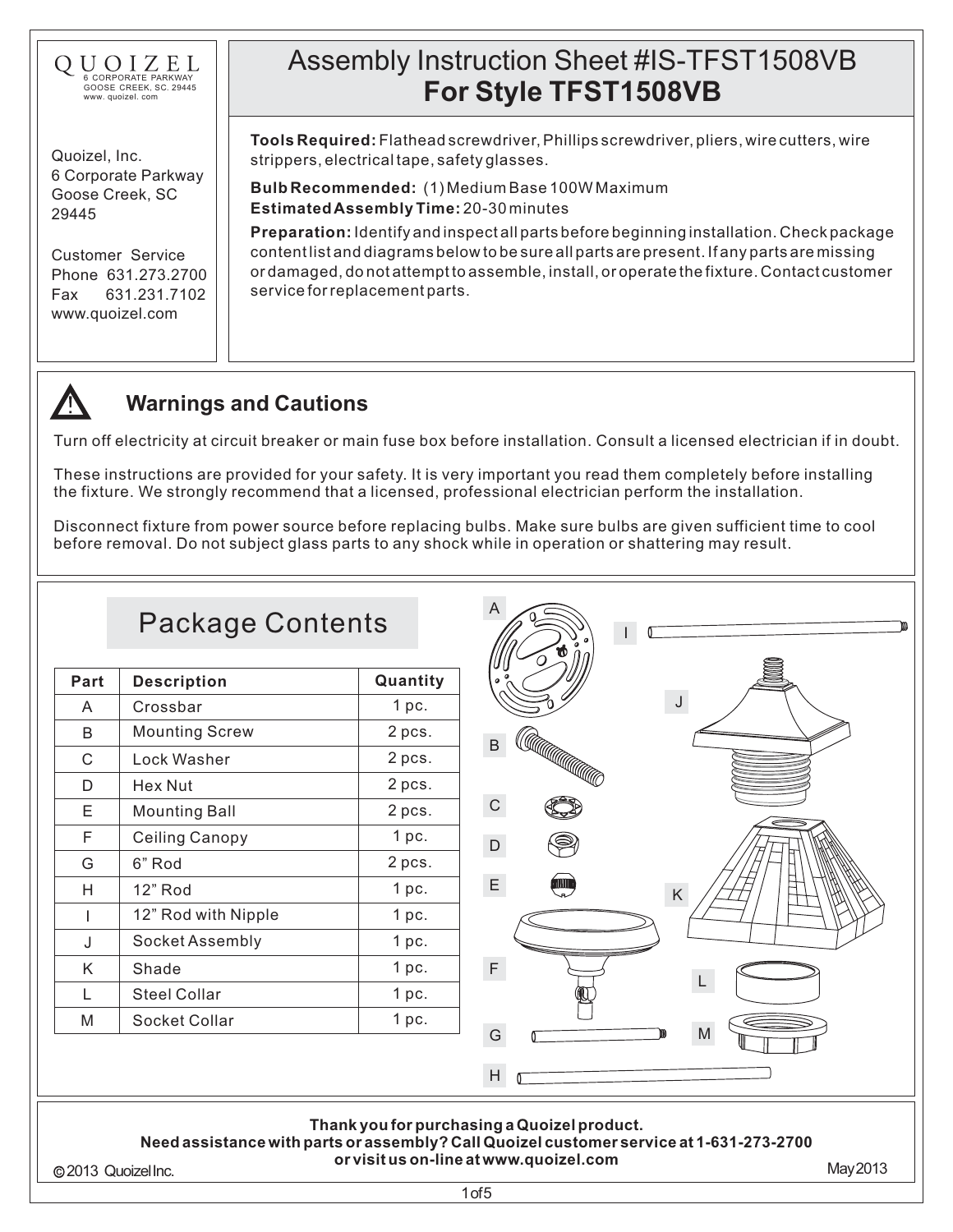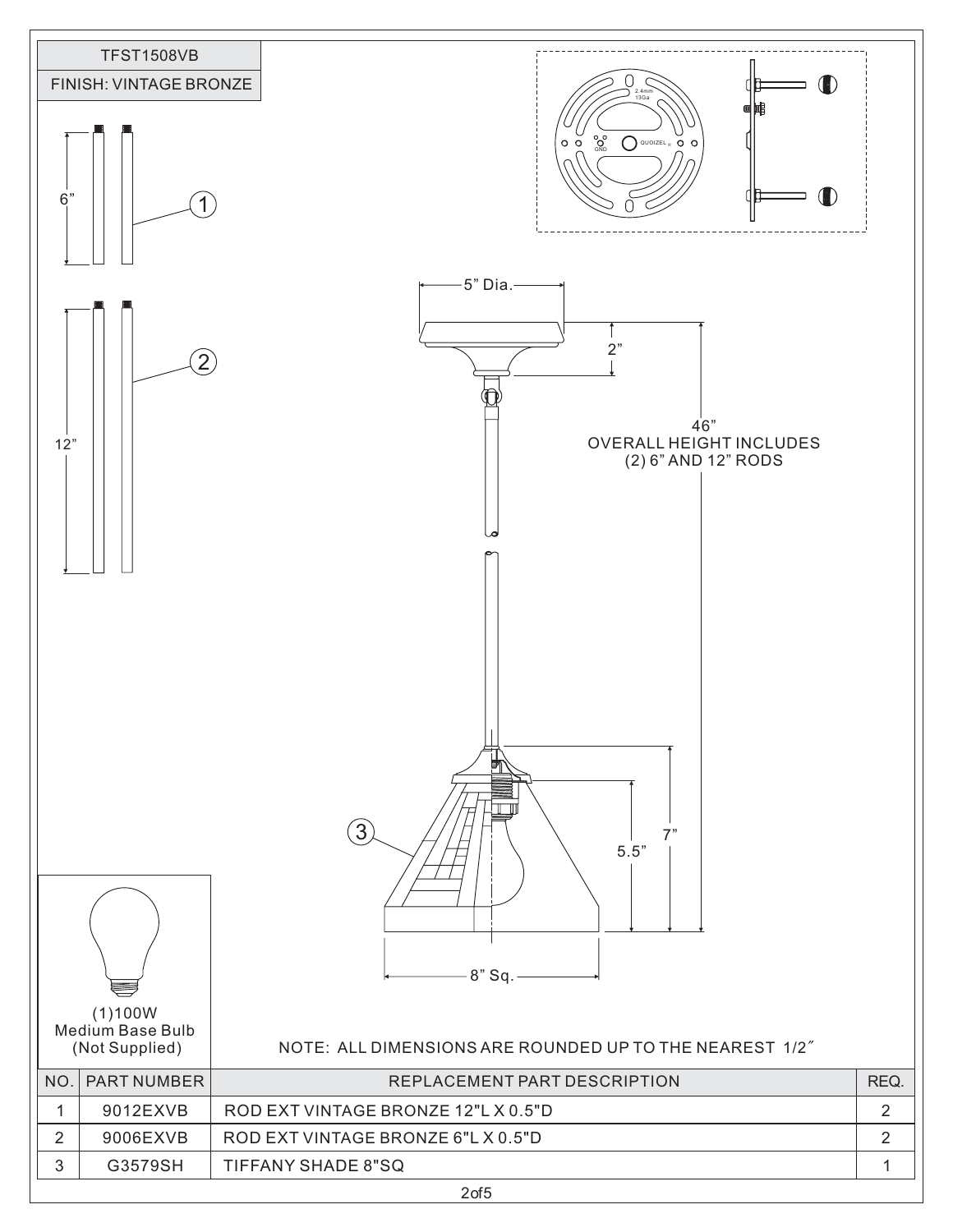

### Assembly Instruction Sheet #IS-TFST1508VB **For Style TFST1508VB**

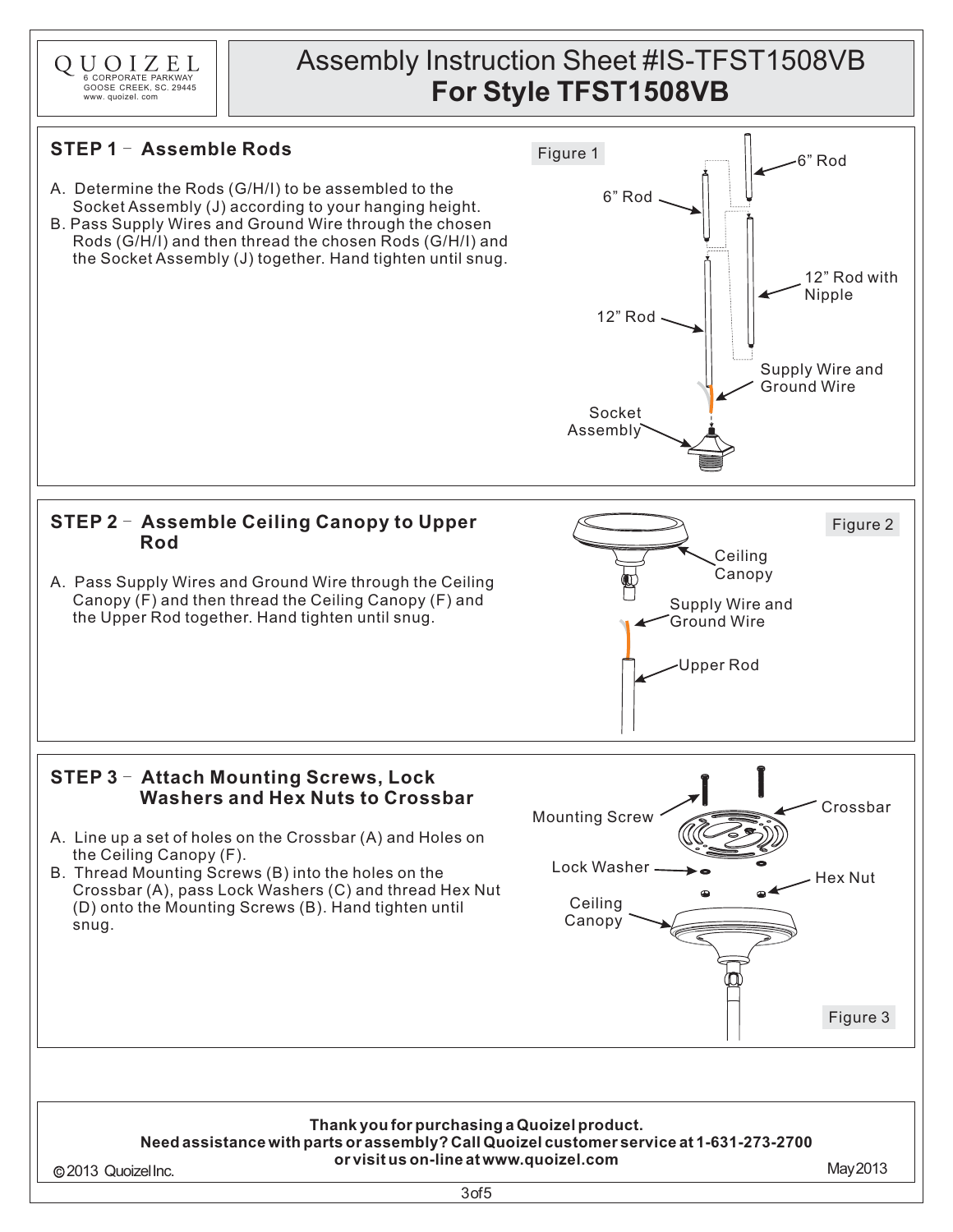

## Assembly Instruction Sheet #IS-TFST1508VB **For Style TFST1508VB**